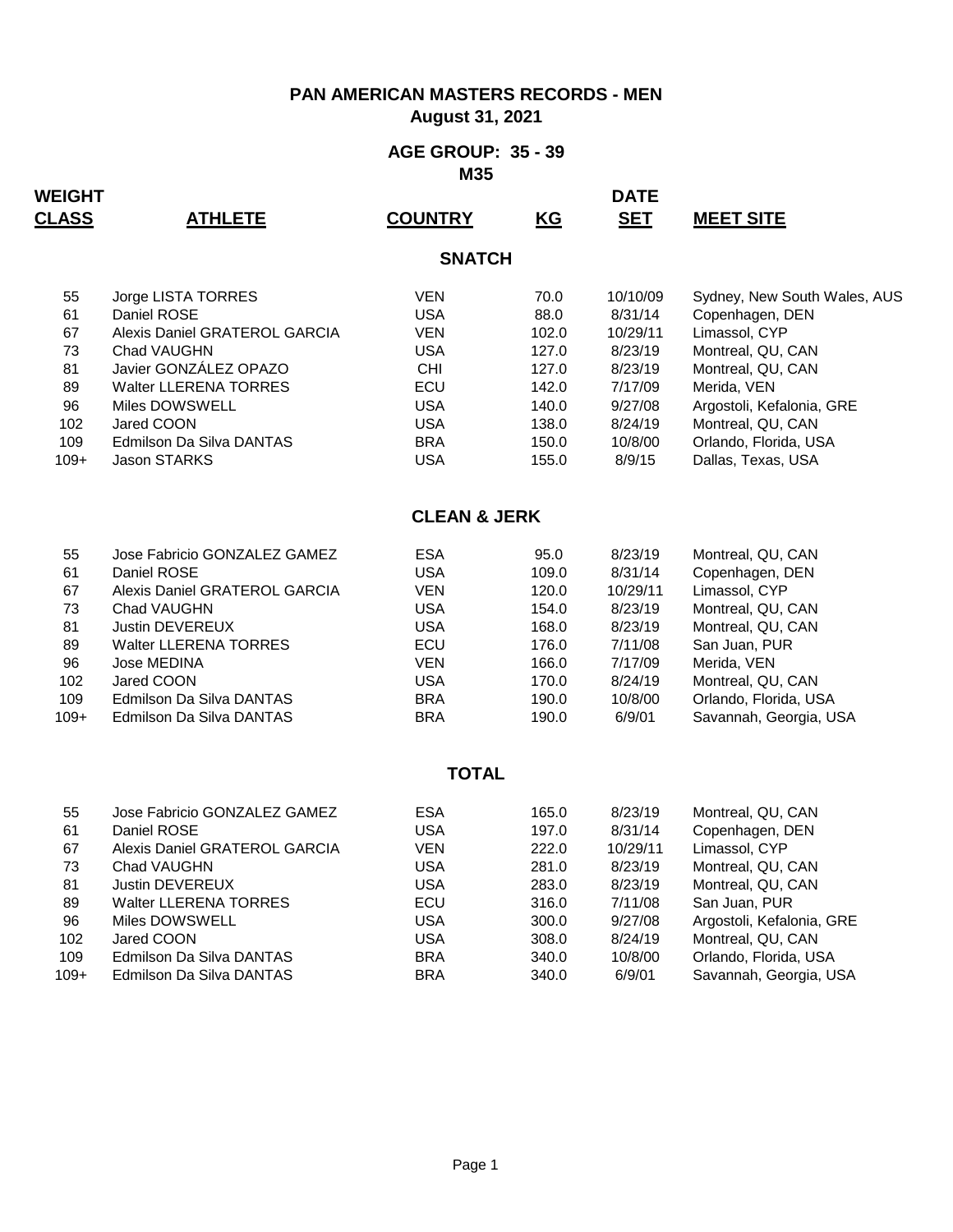**August 31, 2021**

#### **AGE GROUP: 40 - 44 M40**

| <b>WEIGHT</b><br><b>CLASS</b> | <b>ATHLETE</b>                          | <b>COUNTRY</b>           | $\underline{KG}$ | <b>DATE</b><br><b>SET</b> | <b>MEET SITE</b>                 |  |  |  |
|-------------------------------|-----------------------------------------|--------------------------|------------------|---------------------------|----------------------------------|--|--|--|
| <b>SNATCH</b>                 |                                         |                          |                  |                           |                                  |  |  |  |
| 55                            | Felix Osvaldo VELEZ SOTO                | <b>PUR</b>               | 53.0             | 6/14/13                   | Chicago, Illinois, USA           |  |  |  |
| 61                            | <b>Josue FARFAN</b>                     | <b>VEN</b>               | 102.0            | 10/29/11                  | Limassol, CYP                    |  |  |  |
| 67                            | Nicholas HURNDON                        | <b>USA</b>               | 92.0             | 8/22/19                   | Montreal, QU, CAN                |  |  |  |
| 73<br>81                      | Ergan MONTILLA EUSEBIO<br>Alexi BATISTA | <b>DOM</b><br><b>PAN</b> | 105.0<br>125.0   | 7/7/00<br>6/16/17         | Ponce, PUR<br>Santo Domingo, DOM |  |  |  |
| 89                            | Glen Cory HUTCHINSON                    | CAN                      | 126.0            | 6/15/18                   | Gaspé, Quebec, CAN               |  |  |  |
| 96                            | <b>Guy MARINEAU</b>                     | CAN                      | 138.0            | 7/13/07                   | El Paso, Texas, USA              |  |  |  |
| 102                           | Jared COON                              | <b>USA</b>               | 144.0            | 8/7/21                    | Orlando, FL                      |  |  |  |
| 109                           | <b>Bob WENTLEJEWSKI</b>                 | <b>USA</b>               | 142.5            | 10/8/00                   | Orlando, Florida, USA            |  |  |  |
| $109+$                        | <b>Jason STARKS</b>                     | <b>USA</b>               | 155.0            | 8/22/19                   | Montreal, QU, CAN                |  |  |  |
|                               |                                         | <b>CLEAN &amp; JERK</b>  |                  |                           |                                  |  |  |  |
| 55                            | Felix Osvaldo VELEZ SOTO                | <b>PUR</b>               | 77.0             | 6/14/13                   | Chicago, Illinois, USA           |  |  |  |
| 61                            | Nghiep DINH                             | <b>USA</b>               | 122.0            | 8/22/19                   | Montreal, QU, CAN                |  |  |  |
| 67                            | Nicholas HURNDON                        | <b>USA</b>               | 122.0            | 8/22/19                   | Montreal, QU, CAN                |  |  |  |
| 73                            | Ergan MONTILLA EUSEBIO                  | <b>DOM</b>               | 127.5            | 7/7/00                    | Ponce, PUR                       |  |  |  |
| 81                            | Jacques DEMERS                          | CAN                      | 155.0            | 9/23/01                   | Argostoli, Kefalonia, GRE        |  |  |  |
| 89                            | Kelly KROSCHINSKI                       | CAN                      | 157.0            | 7/1/06                    | Saint Sauveur, Quebec, CAN       |  |  |  |
| 96                            | <b>Guy MARINEAU</b>                     | CAN                      | 170.0            | 8/26/06                   | Eysines, Bordeaux, FRA           |  |  |  |
| 102                           | Jared COON                              | <b>USA</b>               | 173.0            | 8/7/21                    | Orlando, FL                      |  |  |  |
| 109<br>$109+$                 | Victor RUBILAR                          | <b>CHI</b><br><b>USA</b> | 180.5            | 7/7/00                    | Ponce, PUR                       |  |  |  |
|                               | <b>Lemuel GRAYSON</b>                   |                          | 185.0            | 8/12/98                   | Portland, Oregon, USA            |  |  |  |
|                               |                                         | <b>TOTAL</b>             |                  |                           |                                  |  |  |  |
| 55                            | Felix Osvaldo VELEZ SOTO                | <b>PUR</b>               | 130.0            | 6/14/13                   | Chicago, Illinois, USA           |  |  |  |
| 61                            | <b>Josue FARFAN</b>                     | <b>VEN</b>               | 218.0            | 9/18/10                   | Ciechanow, POL                   |  |  |  |
| 67                            | Nicholas HURNDON                        | <b>USA</b>               | 214.0            | 8/22/19                   | Montreal, QU, CAN                |  |  |  |
| 73                            | Ergan MONTILLA EUSEBIO                  | <b>DOM</b>               | 232.5            | 7/7/00                    | Ponce, PUR                       |  |  |  |
| 81                            | Alexi BATISTA                           | PAN                      | 278.0            | 6/16/17                   | Santo Domingo, DOM               |  |  |  |
| 89                            | Kelly KROSCHINSKI                       | CAN                      | 279.0            | 7/22/05                   | Edmonton, Alberta, CAN           |  |  |  |
| 96                            | <b>Guy MARINEAU</b>                     | CAN                      | 306.0            | 8/26/06                   | Eysines, Bordeaux, FRA           |  |  |  |
| 102<br>109                    | Jared COON<br>Victor RUBILAR            | <b>USA</b><br><b>CHI</b> | 317.0<br>315.5   | 8/7/21<br>7/7/00          | Orlando, FL<br>Ponce, PUR        |  |  |  |
| $109+$                        | Lemuel GRAYSON                          | <b>USA</b>               | 332.5            | 8/12/98                   | Portland, Oregon, USA            |  |  |  |
|                               |                                         |                          |                  |                           |                                  |  |  |  |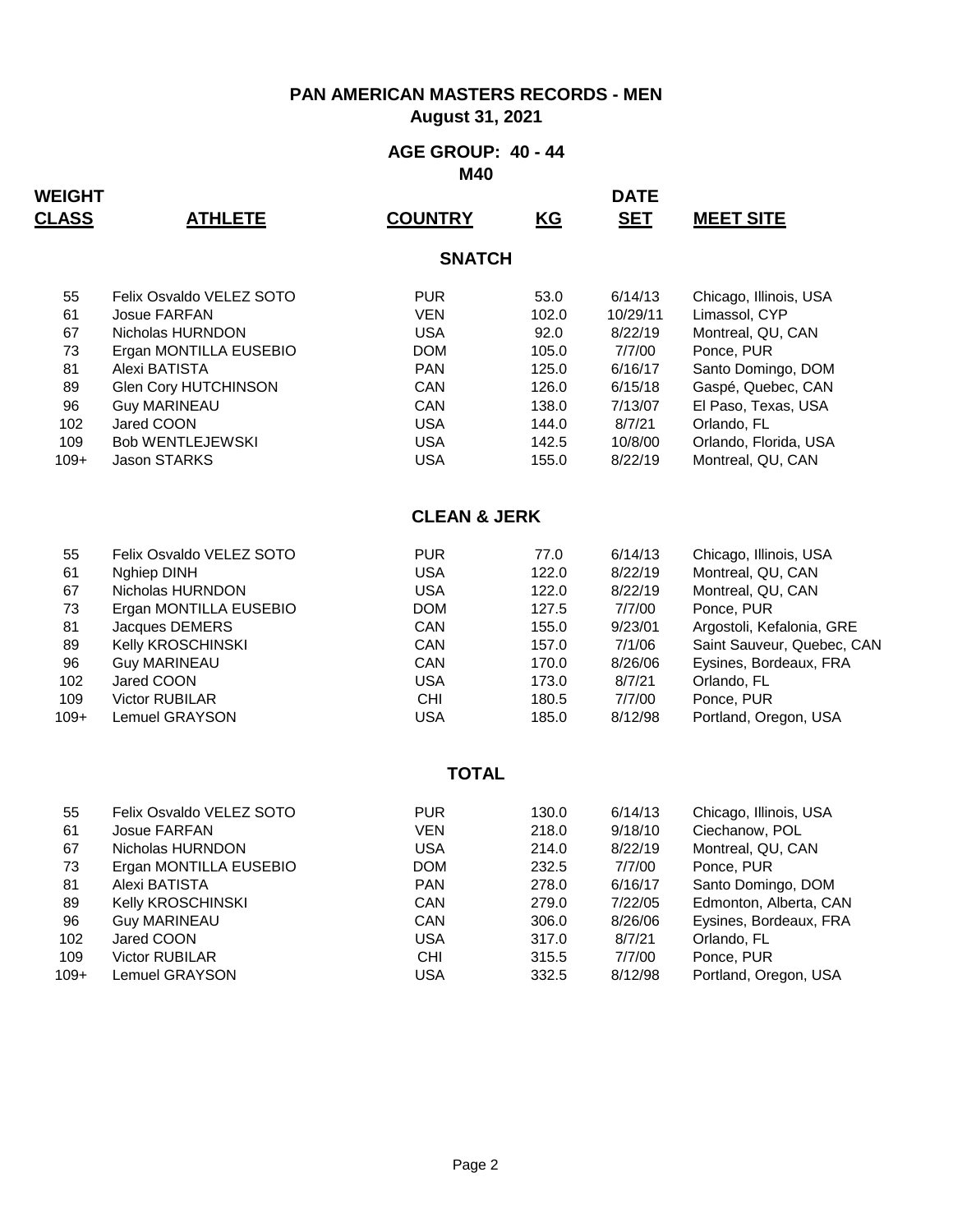**August 31, 2021**

#### **AGE GROUP: 45 - 49 M45**

| <b>WEIGHT</b><br><b>CLASS</b> | <u>ATHLETE</u>                                     | <b>COUNTRY</b>           | $\underline{KG}$ | <b>DATE</b><br><b>SET</b> | <b>MEET SITE</b>                       |  |  |  |  |
|-------------------------------|----------------------------------------------------|--------------------------|------------------|---------------------------|----------------------------------------|--|--|--|--|
|                               | <b>SNATCH</b>                                      |                          |                  |                           |                                        |  |  |  |  |
| 55                            | Felix Osvaldo VELEZ SOTO                           | <b>PUR</b>               | 54.0             | 6/17/16                   | San Juan, PUR                          |  |  |  |  |
| 61                            | Robert Eugene GILSDORF                             | <b>USA</b>               | 85.0             | 8/12/98                   | Portland, Oregon, USA                  |  |  |  |  |
| 67                            | Pablo ROMAN                                        | <b>USA</b>               | 105.0            | 8/9/15                    | Dallas, Texas, USA                     |  |  |  |  |
| 73                            | Donald Bragg WALKER                                | USA<br><b>USA</b>        | 100.0            | 8/12/98                   | Portland, Oregon, USA                  |  |  |  |  |
| 81<br>89                      | Matthew BLANKENSHIP<br><b>Walter LLERENA</b>       | ECU                      | 120.0<br>121.0   | 8/6/21<br>5/31/19         | Orlando, FL<br>Orlando, FL, USA        |  |  |  |  |
| 96                            | Wilfredo HERNANDEZ                                 | <b>USA</b>               | 133.0            | 6/16/17                   | Santo Domingo, DOM                     |  |  |  |  |
| 102                           | Rauseo RAMIREZ                                     | <b>VEN</b>               | 124.0            | 11/13/13                  | Penang, MAS                            |  |  |  |  |
| 109                           | Christopher JOYCE                                  | <b>USA</b>               | 123.0            | 6/20/14                   | Toronto, Ontario, CAN                  |  |  |  |  |
| $109+$                        | <b>Richard BUCINELL</b>                            | <b>USA</b>               | 143.0            | 8/2/13                    | Turin, ITA                             |  |  |  |  |
|                               |                                                    | <b>CLEAN &amp; JERK</b>  |                  |                           |                                        |  |  |  |  |
| 55                            | Felix Osvaldo VELEZ SOTO                           | <b>PUR</b>               | 73.0             | 6/17/16                   | San Juan, PUR                          |  |  |  |  |
| 61                            | Robert Eugene GILSDORF                             | <b>USA</b>               | 107.5            | 8/12/98                   | Portland, Oregon, USA                  |  |  |  |  |
| 67                            | Pablo ROMAN                                        | <b>USA</b>               | 125.0            | 8/9/15                    | Dallas, Texas, USA                     |  |  |  |  |
| 73                            | Donald Bragg WALKER                                | <b>USA</b>               | 127.5            | 8/12/98                   | Portland, Oregon, USA                  |  |  |  |  |
| 81                            | Matthew BLANKENSHIP                                | <b>USA</b>               | 144.0            | 8/6/21                    | Orlando, FL                            |  |  |  |  |
| 89                            | <b>Walter LLERENA</b>                              | ECU                      | 151.0            | 5/31/19                   | Orlando, FL, USA                       |  |  |  |  |
| 96<br>102                     | Rauseo RAMIREZ                                     | <b>VEN</b><br><b>VEN</b> | 162.0<br>160.0   | 9/15/12<br>11/13/13       | Lviv, UKR                              |  |  |  |  |
| 109                           | Rauseo RAMIREZ<br>John DONAHUE                     | <b>USA</b>               | 160.0            | 7/13/07                   | Penang, MAS<br>El Paso, Texas, USA     |  |  |  |  |
| $109+$                        | <b>Richard BUCINELL</b>                            | <b>USA</b>               | 170.0            | 9/18/10                   | Ciechanow, POL                         |  |  |  |  |
|                               |                                                    |                          |                  |                           |                                        |  |  |  |  |
|                               |                                                    | <b>TOTAL</b>             |                  |                           |                                        |  |  |  |  |
| 55                            | Felix Osvaldo VELEZ SOTO                           | <b>PUR</b>               | 127.0            | 6/17/16                   | San Juan, PUR                          |  |  |  |  |
| 61                            | Robert Eugene GILSDORF                             | <b>USA</b>               | 192.5            | 8/12/98                   | Portland, Oregon, USA                  |  |  |  |  |
| 67                            | Pablo ROMAN                                        | <b>USA</b>               | 230.0            | 8/9/15                    | Dallas, Texas, USA                     |  |  |  |  |
| 73                            | Donald Bragg WALKER                                | USA                      | 227.5            | 8/12/98                   | Portland, Oregon, USA                  |  |  |  |  |
| 81                            | <b>Matthew BLANKENSHIP</b>                         | <b>USA</b>               | 264.0            | 8/6/21                    | Orlando, FL                            |  |  |  |  |
| 89<br>96                      | <b>Walter LLERENA</b><br><b>Wilfredo HERNANDEZ</b> | ECU<br><b>USA</b>        | 272.0<br>293.0   | 5/31/19<br>6/16/17        | Orlando, FL, USA<br>Santo Domingo, DOM |  |  |  |  |
| 102                           | Rauseo RAMIREZ                                     | <b>VEN</b>               | 284.0            | 11/13/13                  | Penang, MAS                            |  |  |  |  |
| 109                           | David Scott RAGAN                                  | <b>USA</b>               | 275.0            | 7/17/04                   | Savannah, Georgia, USA                 |  |  |  |  |
| $109+$                        | <b>Richard BUCINELL</b>                            | <b>USA</b>               | 312.0            | 9/18/10                   | Ciechanow, POL                         |  |  |  |  |
|                               |                                                    |                          |                  |                           |                                        |  |  |  |  |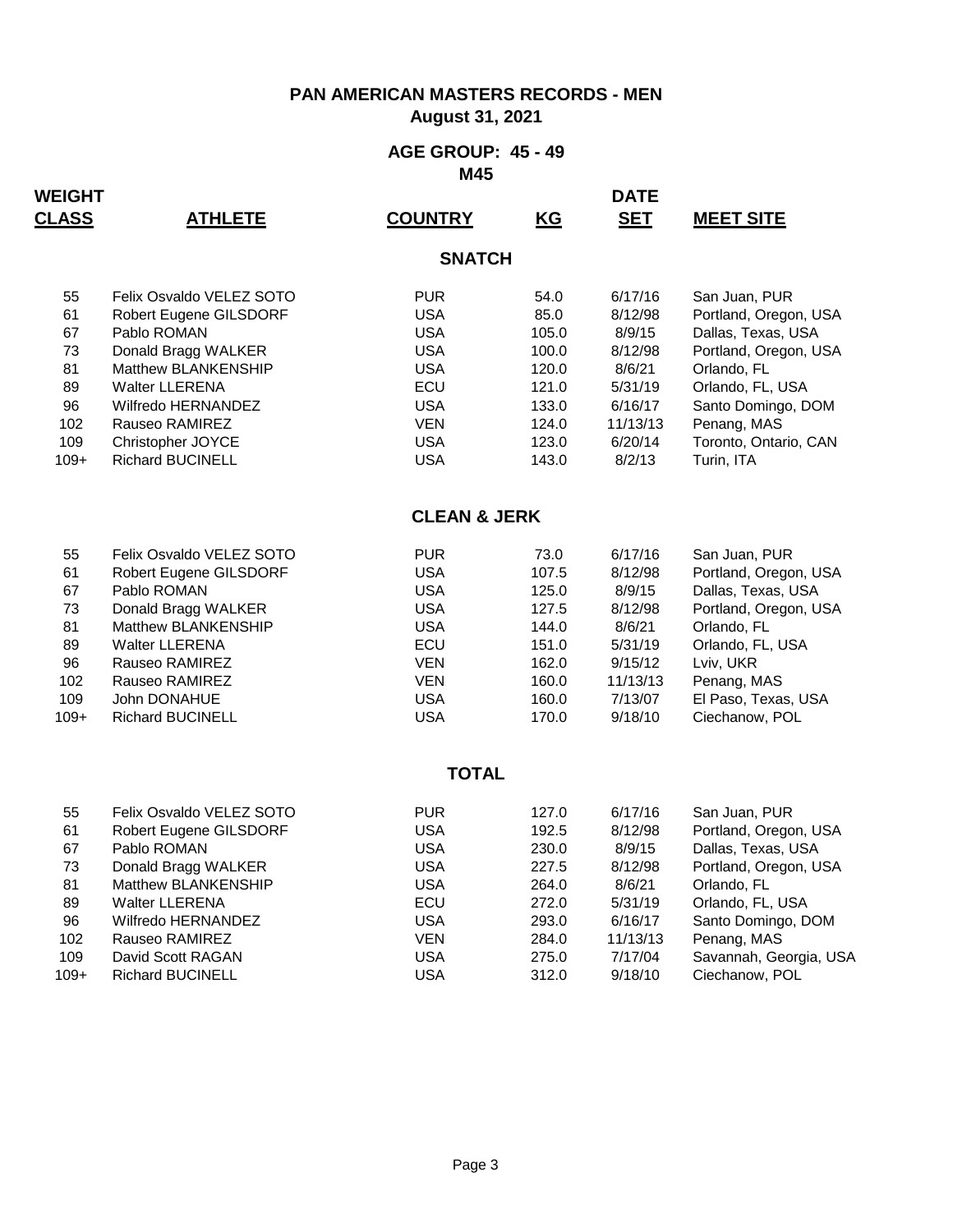**August 31, 2021**

#### **AGE GROUP: 50 - 54 M50**

| <b>WEIGHT</b><br><b>CLASS</b> | <u>ATHLETE</u>          | <b>COUNTRY</b>          | KG    | <b>DATE</b><br><b>SET</b> | <b>MEET SITE</b>         |
|-------------------------------|-------------------------|-------------------------|-------|---------------------------|--------------------------|
|                               |                         | <b>SNATCH</b>           |       |                           |                          |
| 55                            | <b>Glenn MURPHY</b>     | <b>USA</b>              | 47.0  | 7/9/11                    | Savannah, Georgia, USA   |
| 61                            | Robert Eugene GILSDORF  | <b>USA</b>              | 75.0  | 7/17/04                   | Savannah, Georgia, USA   |
| 67                            | Pablo ROMAN             | <b>USA</b>              | 102.0 | 8/18/18                   | Barcelona, ESP           |
| 73                            | Pablo ROMAN             | <b>USA</b>              | 101.0 | 6/16/17                   | Santo Domingo, DOM       |
| 81                            | <b>Frederick LOWE</b>   | <b>USA</b>              | 107.5 | 8/12/98                   | Portland, Oregon, USA    |
| 89                            | Robert ARROYO           | <b>USA</b>              | 116.0 | 8/6/21                    | Orlando, FL              |
| 96                            | Rob ARROYO              | <b>USA</b>              | 121.0 | 5/31/19                   | Orlando, FL, USA         |
| 102                           | Willis GARLAND          | <b>USA</b>              | 120.0 | 10/6/02                   | Melbourne, Victoria, AUS |
| 109                           | <b>Willis GARLAND</b>   | <b>USA</b>              | 112.0 | 7/22/05                   | Edmonton, Alberta, CAN   |
| $109+$                        | <b>Richard BUCINELL</b> | <b>USA</b>              | 140.0 | 8/31/14                   | Copenhagen, DEN          |
|                               |                         | <b>CLEAN &amp; JERK</b> |       |                           |                          |
| 55                            | <b>Glenn MURPHY</b>     | <b>USA</b>              | 59.0  | 7/9/11                    | Savannah, Georgia, USA   |
| 61                            | Robert Eugene GILSDORF  | <b>USA</b>              | 97.5  | 9/2/03                    | Savannah, Georgia, USA   |
| 67                            | Pablo ROMAN             | <b>USA</b>              | 115.0 | 8/18/18                   | Barcelona, ESP           |
| 73                            | <b>Frederick LOWE</b>   | <b>USA</b>              | 130.0 | 6/9/01                    | Savannah, Georgia, USA   |
| 81                            | <b>Frederick LOWE</b>   | <b>USA</b>              | 137.5 | 8/12/98                   | Portland, Oregon, USA    |
| 89                            | Jorge Luis REYES-NUNEZ  | <b>NCA</b>              | 142.0 | 6/16/17                   | Santo Domingo, DOM       |
| 96                            | Robert ARROYO           | <b>USA</b>              | 146.0 | 6/15/18                   | Gaspé, Quebec, CAN       |
| 102                           | James Douglas CUDDIE    | <b>USA</b>              | 145.0 | 8/12/98                   | Portland, Oregon, USA    |
| 109                           | James STORCH            | <b>USA</b>              | 140.0 | 8/20/19                   | Montreal, QU, CAN        |
| $109+$                        | <b>Richard BUCINELL</b> | <b>USA</b>              | 171.0 | 6/4/15                    | Savannah, Georgia, USA   |
|                               |                         | <b>TOTAL</b>            |       |                           |                          |
| 55                            | <b>Glenn MURPHY</b>     | <b>USA</b>              | 106.0 | 7/9/11                    | Savannah, Georgia, USA   |
| 61                            | Robert Eugene GILSDORF  | <b>USA</b>              | 172.5 | 7/17/04                   | Savannah, Georgia, USA   |
| 67                            | Pablo ROMAN             | <b>USA</b>              | 217.0 | 8/18/18                   | Barcelona, ESP           |
| 73                            | <b>Frederick LOWE</b>   | <b>USA</b>              | 230.0 | 6/9/01                    | Savannah, Georgia, USA   |
| 81                            | <b>Frederick LOWE</b>   | <b>USA</b>              | 245.0 | 8/12/98                   | Portland, Oregon, USA    |
| 89                            | Robert ARROYO           | <b>USA</b>              | 253.0 | 8/6/21                    | Orlando, FL              |
| 96                            | Robert ARROYO           | <b>USA</b>              | 264.0 | 6/15/18                   | Gaspé, Quebec, CAN       |
| 102                           | James Douglas CUDDIE    | <b>USA</b>              | 257.5 | 8/12/98                   | Portland, Oregon, USA    |
| 109                           | James STORCH            | <b>USA</b>              | 252.0 | 8/20/19                   | Montreal, QU, CAN        |
| $109+$                        | <b>Richard BUCINELL</b> | <b>USA</b>              | 310.0 | 8/31/14                   | Copenhagen, DEN          |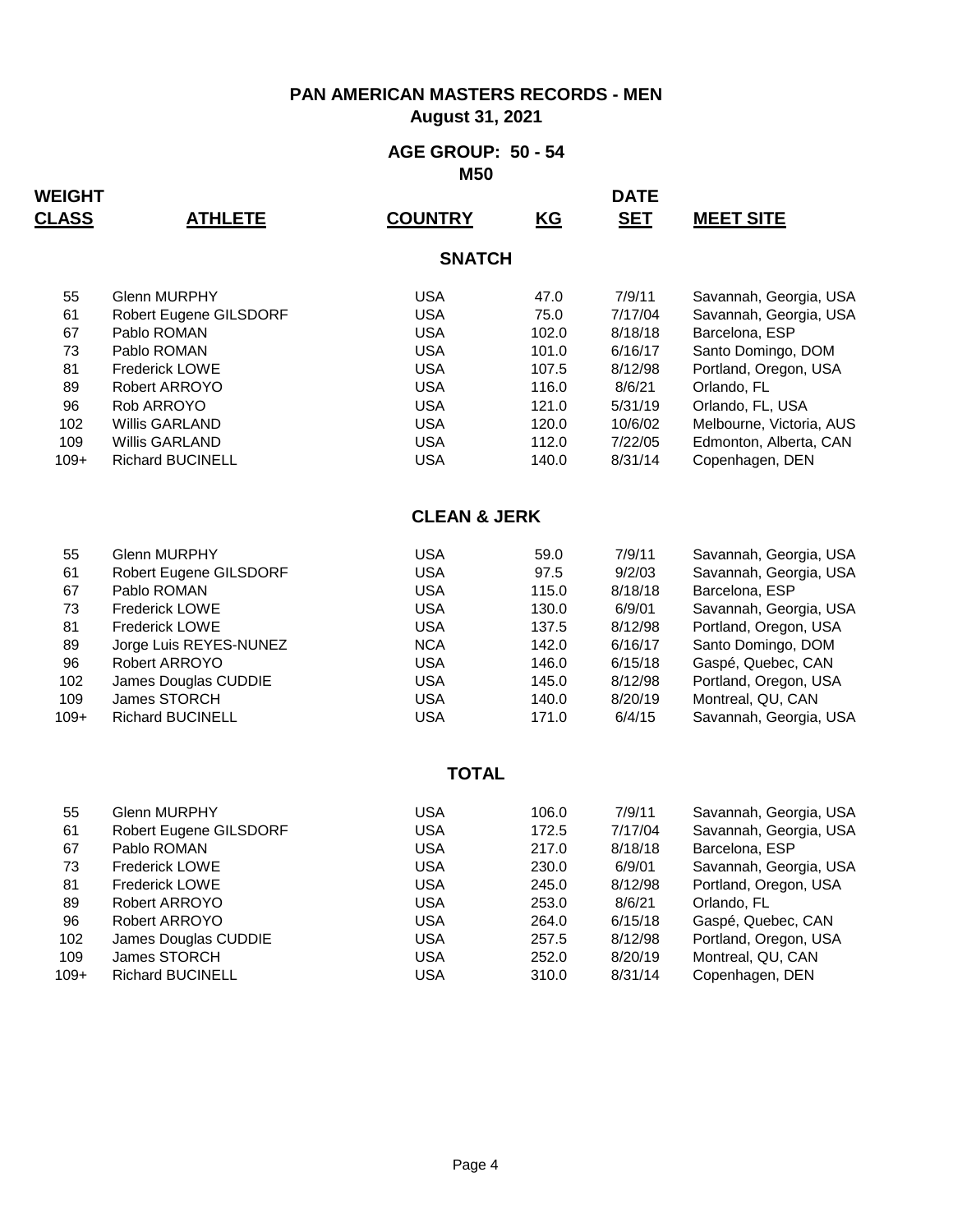**August 31, 2021**

#### **AGE GROUP: 55 - 59 M55**

| <b>WEIGHT</b><br><b>CLASS</b> | <u>ATHLETE</u>                           | <b>COUNTRY</b>          | KG           | <b>DATE</b><br><b>SET</b> | <b>MEET SITE</b>                   |
|-------------------------------|------------------------------------------|-------------------------|--------------|---------------------------|------------------------------------|
|                               |                                          | <b>SNATCH</b>           |              |                           |                                    |
|                               |                                          |                         |              |                           |                                    |
| 55                            | <b>Eric KUPPERSTEIN</b>                  | <b>USA</b>              | 53.0         | 8/5/21                    | Orlando, FL                        |
| 61<br>67                      | Pablo ROMAN                              | <b>USA</b><br>CAN       | 93.0         | 8/5/21                    | Orlando, FL                        |
| 73                            | <b>Yves CARIGNAN</b><br>Osman MANZANARES | <b>USA</b>              | 84.0<br>88.0 | 7/13/07<br>8/5/21         | El Paso, Texas, USA<br>Orlando, FL |
| 81                            | Jianping MA                              | <b>USA</b>              | 100.0        | 8/18/19                   | Montreal, QU, CAN                  |
| 89                            | <b>Terence Russel HADLOW</b>             | CAN                     | 108.0        | 6/14/13                   | Chicago, Illinois, USA             |
| 96                            | Osvaldo RUIZ                             | <b>USA</b>              | 105.0        | 5/30/19                   | Orlando, FL, USA                   |
| 102                           | Noel HERNANDEZ                           | <b>USA</b>              | 100.0        | 8/5/21                    | Orlando, FL                        |
| 109                           | <b>Charles E NOOTENS</b>                 | <b>USA</b>              | 112.5        | 10/8/00                   | Orlando, Florida, USA              |
| $109+$                        | <b>Rick BUCINELL</b>                     | <b>USA</b>              | 123.0        | 8/19/19                   | Montreal, QU, CAN                  |
|                               |                                          | <b>CLEAN &amp; JERK</b> |              |                           |                                    |
| 55                            | Henryk BARAN                             | <b>USA</b>              | 71.0         | 8/9/15                    | Dallas, Texas, USA                 |
| 61                            | Pablo ROMAN                              | <b>USA</b>              | 115.0        | 8/5/21                    | Orlando, FL                        |
| 67                            | Gary Sadao KAWAMURA                      | <b>USA</b>              | 100.0        | 7/22/05                   | Edmonton, Alberta, CAN             |
| 73                            | Osman MANZANARES                         | <b>USA</b>              | 113.0        | 8/5/21                    | Orlando, FL                        |
| 81                            | Jeff DEMPSEY                             | <b>USA</b>              | 113.0        | 8/5/21                    | Orlando, FL                        |
| 89                            | <b>Terence Russel HADLOW</b>             | CAN                     | 133.0        | 6/4/15                    | Savannah, Georgia, USA             |
| 96                            | <b>Christopher DARIOTIS</b>              | <b>USA</b>              | 142.0        | 7/22/05                   | Edmonton, Alberta, CAN             |
| 102                           | Noel HERNANDEZ                           | <b>USA</b>              | 130.0        | 8/5/21                    | Orlando, FL                        |
| 109                           | Robert J. CHANDLER                       | <b>USA</b>              | 132.5        | 6/9/01                    | Savannah, Georgia, USA             |
| $109+$                        | <b>Rick BUCINELL</b>                     | <b>USA</b>              | 155.0        | 8/19/19                   | Montreal, QU, CAN                  |
|                               |                                          | <b>TOTAL</b>            |              |                           |                                    |
|                               |                                          |                         |              |                           |                                    |
| 55                            | Eric KUPPERSTEIN                         | <b>USA</b>              | 122.0        | 8/5/21                    | Orlando, FL                        |
| 61                            | Pablo ROMAN                              | <b>USA</b>              | 208.0        | 8/5/21                    | Orlando, FL                        |
| 67                            | <b>Yves CARIGNAN</b>                     | <b>CAN</b>              | 184.0        | 7/13/07                   | El Paso, Texas, USA                |
| 73                            | Osman MANZANARES                         | <b>USA</b>              | 201.0        | 8/5/21                    | Orlando, FL                        |
| 81                            | Jianping MA                              | <b>USA</b>              | 212.0        | 8/18/19                   | Montreal, QU, CAN                  |
| 89                            | <b>Terence Russel HADLOW</b>             | CAN                     | 240.0        | 6/14/13                   | Chicago, Illinois, USA             |
| 96                            | <b>Christopher DARIOTIS</b>              | <b>USA</b>              | 242.0        | 7/22/05                   | Edmonton, Alberta, CAN             |
| 102                           | Noel HERNANDEZ                           | <b>USA</b>              | 230.0        | 8/5/21                    | Orlando, FL                        |
| 109                           | <b>Charles E NOOTENS</b>                 | <b>USA</b>              | 232.5        | 10/8/00                   | Orlando, Florida, USA              |
| $109+$                        | <b>Rick BUCINELL</b>                     | <b>USA</b>              | 278.0        | 8/19/19                   | Montreal, QU, CAN                  |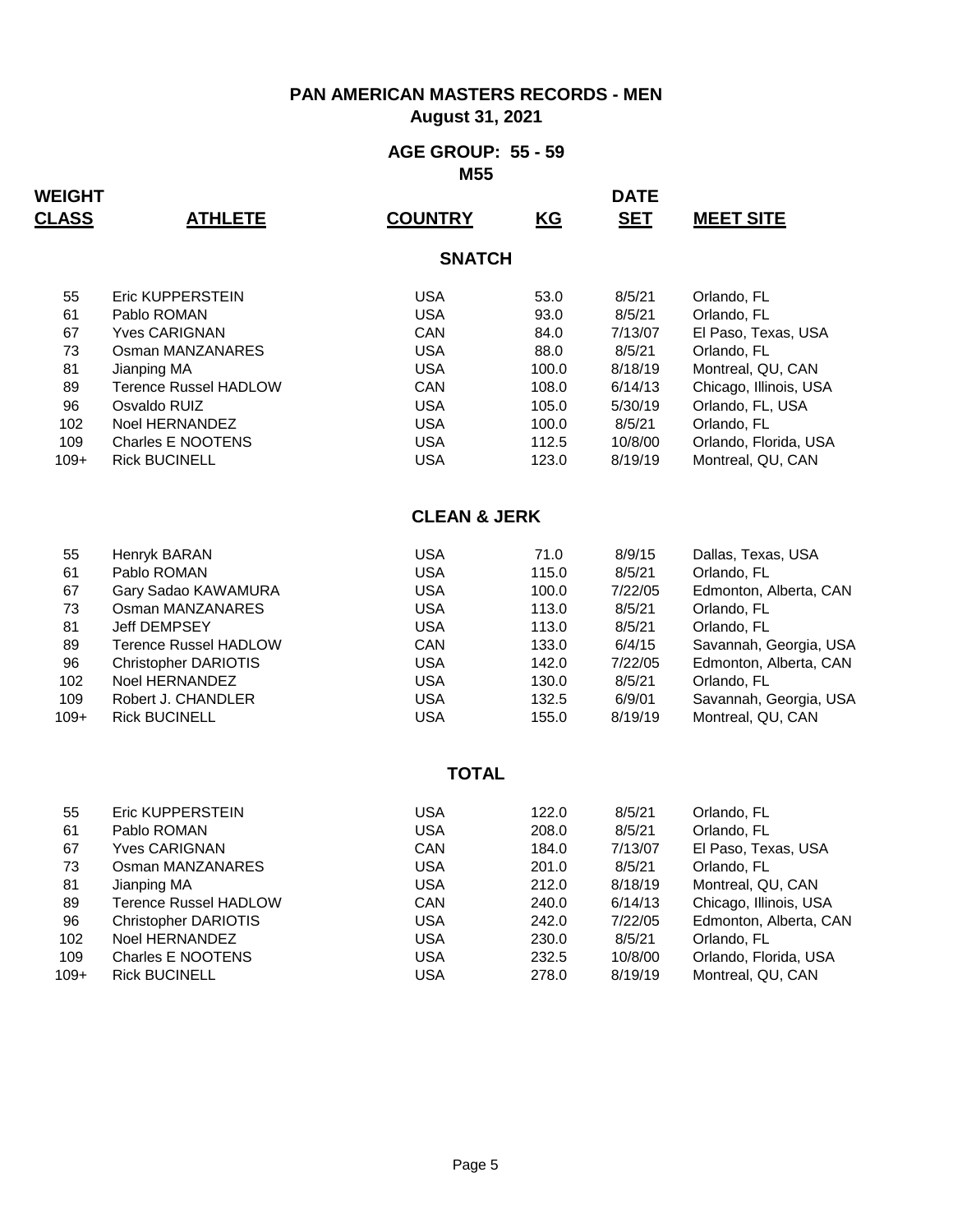**August 31, 2021**

#### **AGE GROUP: 60 - 64 M60**

| <b>WEIGHT</b> |                             |                         |                           | <b>DATE</b> |                              |
|---------------|-----------------------------|-------------------------|---------------------------|-------------|------------------------------|
| <b>CLASS</b>  | <b>ATHLETE</b>              | <b>COUNTRY</b>          | $\underline{\mathsf{KG}}$ | <b>SET</b>  | <b>MEET SITE</b>             |
|               |                             | <b>SNATCH</b>           |                           |             |                              |
| 55            | Paul GOLDBERG               | CAN                     | 57.0                      | 8/17/19     | Montreal, QU, CAN            |
| 61            | <b>Brian MIYAMOTO</b>       | <b>USA</b>              | 68.0                      | 8/17/19     | Montreal, QU, CAN            |
| 67            | Walter M. IMAHARA           | <b>USA</b>              | 90.0                      | 9/5/99      | Glasgow, SCO                 |
| 73            | Walter M. IMAHARA           | <b>USA</b>              | 87.5                      | 6/11/99     | Collingwood, Ontario, CAN    |
| 81            | Jianping MA                 | <b>USA</b>              | 101.0                     | 8/5/21      | Orlando, FL                  |
| 89            | <b>Terry HADLOW</b>         | CAN                     | 95.0                      | 5/30/19     | Orlando, FL, USA             |
| 96            | Steven HAMMING              | <b>USA</b>              | 100.0                     | 8/17/19     | Montreal, QU, CAN            |
| 102           | Alexander MOSHOS            | <b>USA</b>              | 95.0                      | 9/2/03      | Savannah, Georgia, USA       |
| 109           | Charles E NOOTENS           | <b>USA</b>              | 110.0                     | 6/9/01      | Savannah, Georgia, USA       |
| $109+$        | Robert LOOFBORO             | <b>USA</b>              | 88.0                      | 7/22/05     | Edmonton, Alberta, CAN       |
|               |                             | <b>CLEAN &amp; JERK</b> |                           |             |                              |
| 55            | Paul GOLDBERG               | <b>CAN</b>              | 67.0                      | 8/17/19     | Montreal, QU, CAN            |
| 61            | <b>Brian MIYAMOTO</b>       | <b>USA</b>              | 90.0                      | 8/17/19     | Montreal, QU, CAN            |
| 67            | Walter M. IMAHARA           | <b>USA</b>              | 100.0                     | 8/12/98     | Portland, Oregon, USA        |
| 73            | Frank PINHEIRO              | <b>USA</b>              | 106.0                     | 5/30/19     | Orlando, FL, USA             |
| 81            | Jianping MA                 | <b>USA</b>              | 116.0                     | 8/5/21      | Orlando, FL                  |
| 89            | <b>Christopher DARIOTIS</b> | <b>USA</b>              | 125.0                     | 9/18/10     | Ciechanow, POL               |
| 96            | Steven HAMMING              | <b>USA</b>              | 123.0                     | 8/17/19     | Montreal, QU, CAN            |
| 102           | Alexander MOSHOS            | <b>USA</b>              | 120.0                     | 9/2/03      | Savannah, Georgia, USA       |
| 109           | Mark SCHLUETER              | <b>USA</b>              | 125.0                     | 8/17/19     | Montreal, QU, CAN            |
| $109+$        | Robert LOOFBORO             | <b>USA</b>              | 115.0                     | 7/22/05     | Edmonton, Alberta, CAN       |
|               |                             | <b>TOTAL</b>            |                           |             |                              |
| 55            | Paul GOLDBERG               | CAN                     | 124.0                     | 8/17/19     | Montreal, QU, CAN            |
| 61            | <b>Brian MIYAMOTO</b>       | <b>USA</b>              | 158.0                     | 8/17/19     | Montreal, QU, CAN            |
| 67            | Walter M. IMAHARA           | <b>USA</b>              | 187.5                     | 9/5/99      | Glasgow, SCO                 |
| 73            | Walter M. IMAHARA           | <b>USA</b>              | 192.5                     | 6/11/99     | Collingwood, Ontario, CAN    |
| 81            | Jianping MA                 | <b>USA</b>              | 217.0                     | 8/5/21      | Orlando, FL                  |
| 89            | <b>Christopher DARIOTIS</b> | <b>USA</b>              | 217.0                     | 10/10/09    | Sydney, New South Wales, AUS |
| 96            | Steven HAMMING              | <b>USA</b>              | 223.0                     | 8/17/19     | Montreal, QU, CAN            |
| 102           | Alexander MOSHOS            | <b>USA</b>              | 215.0                     | 9/2/03      | Savannah, Georgia, USA       |
| 109           | Charles E NOOTENS           | <b>USA</b>              | 232.5                     | 6/9/01      | Savannah, Georgia, USA       |
| $109+$        | Robert LOOFBORO             | <b>USA</b>              | 203.0                     | 7/22/05     | Edmonton, Alberta, CAN       |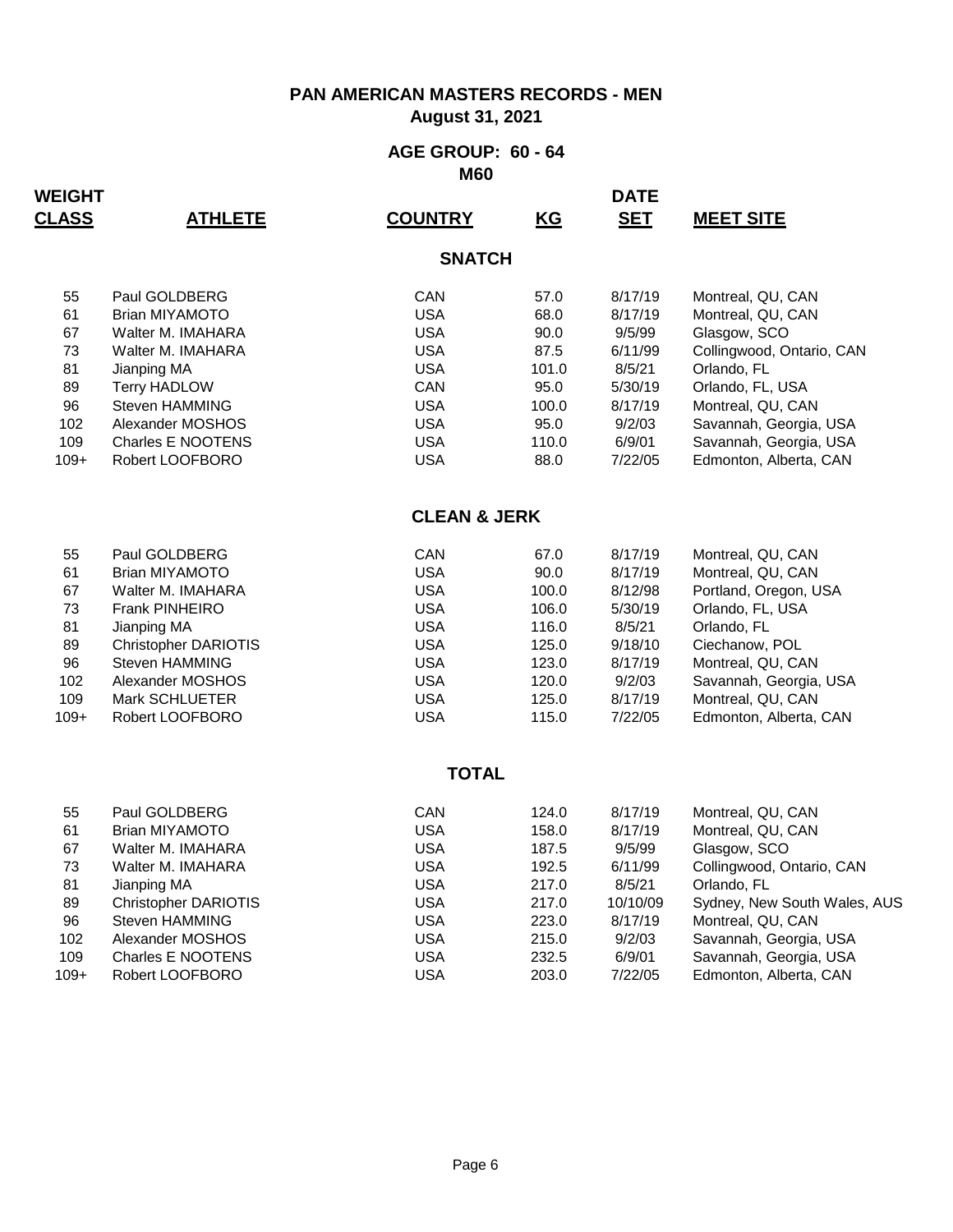**August 31, 2021**

#### **AGE GROUP: 65 - 69 M65**

| WEIGHT       |                              |                          |              | <b>DATE</b>       |                                                      |
|--------------|------------------------------|--------------------------|--------------|-------------------|------------------------------------------------------|
| <b>CLASS</b> | <u>ATHLETE</u>               | <b>COUNTRY</b>           | <u>KG</u>    | <b>SET</b>        | <b>MEET SITE</b>                                     |
|              |                              | <b>SNATCH</b>            |              |                   |                                                      |
| 55           | Dane HUSSEY                  | <b>USA</b>               | 41.0         | 6/4/15            | Savannah, Georgia, USA                               |
| 61           | Robert GILSDORF              | <b>USA</b>               | 63.0         | 5/30/19           | Orlando, FL, USA                                     |
| 67           | Walter M. IMAHARA            | <b>USA</b>               | 82.5         | 10/6/02           | Melbourne, Victoria, AUS                             |
| 73           | Walter M. IMAHARA            | <b>USA</b>               | 77.5         | 6/8/02            | Mississauga, Ontario, CAN                            |
| 81           | <b>Emery CHEVRIER</b>        | CAN                      | 92.5         | 6/9/01            | Savannah, Georgia, USA                               |
| 89           | Mihaly HUSZKA                | <b>USA</b>               | 92.5         | 6/13/98           | Savannah, Georgia, USA                               |
| 96           | Donald Edward RAMOS          | <b>USA</b>               | 87.5         | 8/12/98           | Portland, Oregon, USA                                |
| 102<br>109   | Juan Nicodemus SEPULVEDA     | <b>USA</b>               | 83.0         | 4/21/17           | Auckland, NZL                                        |
| $109+$       | Robert LOOFBORO<br>Gary DEAL | <b>USA</b><br><b>USA</b> | 86.0<br>92.0 | 7/1/06<br>7/22/05 | Saint Sauveur, Quebec, CAN<br>Edmonton, Alberta, CAN |
|              |                              |                          |              |                   |                                                      |
|              |                              | <b>CLEAN &amp; JERK</b>  |              |                   |                                                      |
| 55           | Dane HUSSEY                  | <b>USA</b>               | 59.0         | 6/4/15            | Savannah, Georgia, USA                               |
| 61           | Robert GILSDORF              | <b>USA</b>               | 76.0         | 5/30/19           | Orlando, FL, USA                                     |
| 67           | Walter M. IMAHARA            | <b>USA</b>               | 95.0         | 10/6/02           | Melbourne, Victoria, AUS                             |
| 73           | Felipe N. COLON              | <b>PUR</b>               | 90.0         | 6/13/98           | Savannah, Georgia, USA                               |
| 81           | Emery CHEVRIER               | CAN                      | 115.0        | 9/23/01           | Argostoli, Kefalonia, GRE                            |
| 89           | Mihaly HUSZKA                | <b>USA</b>               | 120.0        | 6/13/98           | Savannah, Georgia, USA                               |
| 96           | <b>Richard JUDD</b>          | <b>USA</b>               | 115.0        | 8/12/98           | Portland, Oregon, USA                                |
| 102          | William BOLTON               | <b>USA</b>               | 102.5        | 10/8/00           | Orlando, Florida, USA                                |
| 109          | Robert LOOFBORO              | <b>USA</b>               | 106.0        | 7/1/06            | Saint Sauveur, Quebec, CAN                           |
| $109+$       | <b>Gary DEAL</b>             | <b>USA</b>               | 115.0        | 7/22/05           | Edmonton, Alberta, CAN                               |
|              |                              | <b>TOTAL</b>             |              |                   |                                                      |
| 55           | Dane HUSSEY                  | <b>USA</b>               | 100.0        | 6/4/15            | Savannah, Georgia, USA                               |
| 61           | Robert GILSDORF              | <b>USA</b>               | 139.0        | 5/30/19           | Orlando, FL, USA                                     |
| 67           | Walter M. IMAHARA            | <b>USA</b>               | 177.5        | 10/6/02           | Melbourne, Victoria, AUS                             |
| 73           | Walter M. IMAHARA            | <b>USA</b>               | 167.5        | 6/8/02            | Mississauga, Ontario, CAN                            |
| 81           | Emery CHEVRIER               | CAN                      | 205.0        | 6/9/01            | Savannah, Georgia, USA                               |
| 89           | Mihaly HUSZKA                | <b>USA</b>               | 212.5        | 6/13/98           | Savannah, Georgia, USA                               |
| 96           | Donald Edward RAMOS          | <b>USA</b>               | 202.5        | 8/12/98           | Portland, Oregon, USA                                |
| 102          | <b>William BOLTON</b>        | <b>USA</b>               | 185.0        | 10/8/00           | Orlando, Florida, USA                                |
| 109          | Robert LOOFBORO              | <b>USA</b>               | 192.0        | 7/1/06            | Saint Sauveur, Quebec, CAN                           |
| $109+$       | <b>Gary DEAL</b>             | <b>USA</b>               | 207.0        | 7/22/05           | Edmonton, Alberta, CAN                               |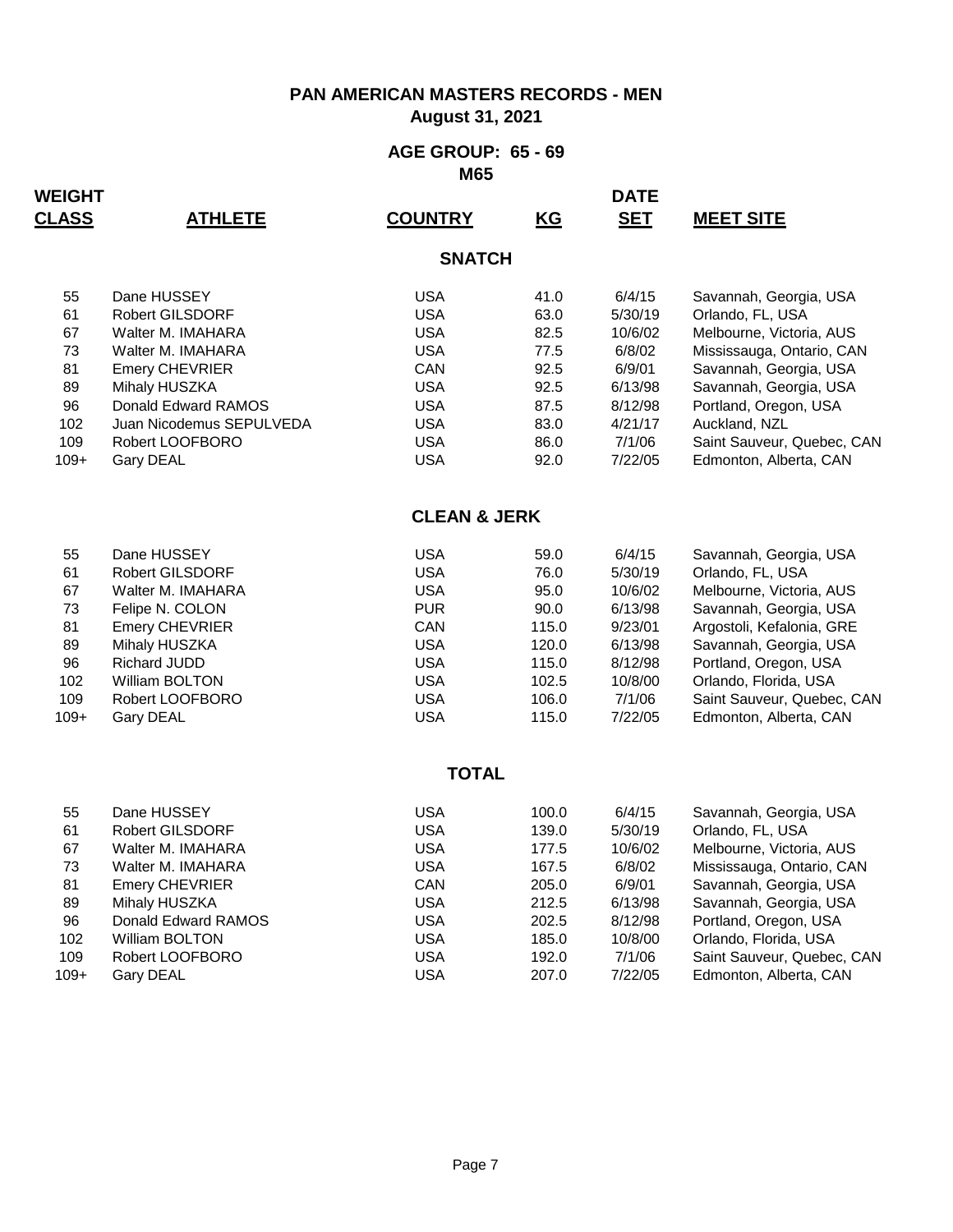**August 31, 2021**

#### **AGE GROUP: 70 - 74 M70**

| WEIGHT       |                     |                         |                           | <b>DATE</b> |                            |
|--------------|---------------------|-------------------------|---------------------------|-------------|----------------------------|
| <b>CLASS</b> | <u>ATHLETE</u>      | <b>COUNTRY</b>          | $\underline{\mathsf{KG}}$ | <b>SET</b>  | <b>MEET SITE</b>           |
|              |                     | <b>SNATCH</b>           |                           |             |                            |
| 55           | Dane HUSSEY         | <b>USA</b>              | 42.0                      | 5/30/19     | Orlando, FL, USA           |
| 61           | Pedro SERRANO       | <b>PUR</b>              | 57.5                      | 10/6/02     | Melbourne, Victoria, AUS   |
| 67           | Pedro SERRANO       | <b>PUR</b>              | 67.5                      | 6/9/01      | Savannah, Georgia, USA     |
| 73           | <b>Howard COHEN</b> | <b>USA</b>              | 67.5                      | 6/8/02      | Mississauga, Ontario, CAN  |
| 81           | Emery CHEVRIER      | CAN                     | 83.0                      | 7/1/06      | Saint Sauveur, Quebec, CAN |
| 89           | Emery CHEVRIER      | CAN                     | 80.0                      | 9/27/08     | Argostoli, Kefalonia, GRE  |
| 96           | Donald Edward RAMOS | <b>USA</b>              | 82.5                      | 9/2/03      | Savannah, Georgia, USA     |
| 102          | <b>Bob WARD</b>     | <b>USA</b>              | 72.0                      | 7/22/05     | Edmonton, Alberta, CAN     |
| 109          | <b>Jim NAPIER</b>   | <b>USA</b>              | 77.0                      | 8/9/15      | Dallas, Texas, USA         |
| $109+$       | Robert LOOFBORO     | <b>USA</b>              | 75.0                      | 7/9/11      | Savannah, Georgia, USA     |
|              |                     | <b>CLEAN &amp; JERK</b> |                           |             |                            |
| 55           | Dane HUSSEY         | <b>USA</b>              | 51.0                      | 5/30/19     | Orlando, FL, USA           |
| 61           | Pedro SERRANO       | <b>PUR</b>              | 75.0                      | 6/26/03     | San Salvador, ESA          |
| 67           | Pedro SERRANO       | <b>PUR</b>              | 85.0                      | 9/2/03      | Savannah, Georgia, USA     |
| 73           | <b>Howard COHEN</b> | <b>USA</b>              | 85.0                      | 6/8/02      | Mississauga, Ontario, CAN  |
| 81           | Emery CHEVRIER      | CAN                     | 104.0                     | 7/1/06      | Saint Sauveur, Quebec, CAN |
| 89           | Emery CHEVRIER      | CAN                     | 103.0                     | 9/27/08     | Argostoli, Kefalonia, GRE  |
| 96           | Donald Edward RAMOS | <b>USA</b>              | 103.0                     | 7/22/05     | Edmonton, Alberta, CAN     |
| 102          | <b>Bob WARD</b>     | <b>USA</b>              | 102.5                     | 9/2/03      | Savannah, Georgia, USA     |
| 109          | <b>Jim NAPIER</b>   | <b>USA</b>              | 100.0                     | 8/9/15      | Dallas, Texas, USA         |
| $109+$       | Robert LOOFBORO     | <b>USA</b>              | 101.0                     | 7/9/11      | Savannah, Georgia, USA     |
|              |                     | <b>TOTAL</b>            |                           |             |                            |
| 55           | Dane HUSSEY         | <b>USA</b>              | 93.0                      | 5/30/19     | Orlando, FL, USA           |
| 61           | Pedro SERRANO       | <b>PUR</b>              | 130.0                     | 6/26/03     | San Salvador, ESA          |
| 67           | Pedro SERRANO       | <b>PUR</b>              | 150.0                     | 7/17/04     | Savannah, Georgia, USA     |
| 73           | <b>Howard COHEN</b> | <b>USA</b>              | 152.5                     | 6/8/02      | Mississauga, Ontario, CAN  |
| 81           | Emery CHEVRIER      | CAN                     | 187.0                     | 7/1/06      | Saint Sauveur, Quebec, CAN |
| 89           | Emery CHEVRIER      | CAN                     | 183.0                     | 9/27/08     | Argostoli, Kefalonia, GRE  |
| 96           | Donald Edward RAMOS | <b>USA</b>              | 185.0                     | 9/2/03      | Savannah, Georgia, USA     |
| 102          | <b>Bob WARD</b>     | <b>USA</b>              | 172.5                     | 9/2/03      | Savannah, Georgia, USA     |
| 109          | <b>Jim NAPIER</b>   | <b>USA</b>              | 177.0                     | 8/9/15      | Dallas, Texas, USA         |
| $109+$       | Robert LOOFBORO     | <b>USA</b>              | 176.0                     | 7/9/11      | Savannah, Georgia, USA     |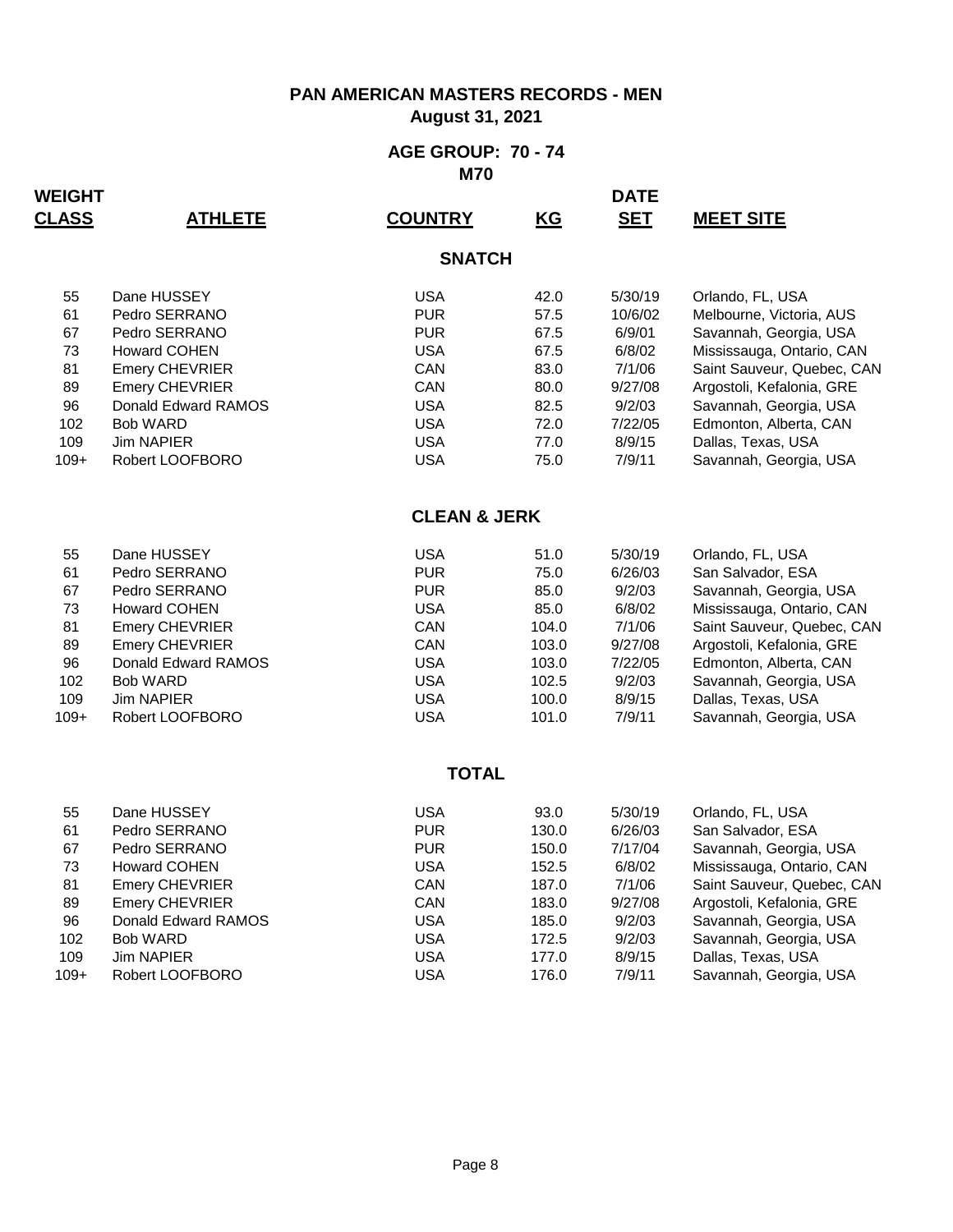### **August 31, 2021**

#### **AGE GROUP: 75 - 79 M75**

| <b>WEIGHT</b> |                      |                         |                           | <b>DATE</b> |                              |  |  |  |  |
|---------------|----------------------|-------------------------|---------------------------|-------------|------------------------------|--|--|--|--|
| <b>CLASS</b>  | <u>ATHLETE</u>       | <b>COUNTRY</b>          | $\underline{\mathsf{KG}}$ | <b>SET</b>  | <u>MEET SITE</u>             |  |  |  |  |
| <b>SNATCH</b> |                      |                         |                           |             |                              |  |  |  |  |
| 55            | Rudolf KOTLIKOV      | <b>USA</b>              | 43.0                      | 9/27/08     | Argostoli, Kefalonia, GRE    |  |  |  |  |
| 61            | Pedro SERRANO        | <b>PUR</b>              | 58.0                      | 7/1/06      | Saint Sauveur, Quebec, CAN   |  |  |  |  |
| 67            | Pedro SERRANO        | <b>PUR</b>              | 57.0                      | 7/13/07     | El Paso, Texas, USA          |  |  |  |  |
| 73            | <b>Howard COHEN</b>  | <b>USA</b>              | 56.0                      | 8/25/07     | Kazincbarcika, HUN           |  |  |  |  |
| 81            | <b>William DENI</b>  | <b>USA</b>              | 72.5                      | 6/8/02      | Mississauga, Ontario, CAN    |  |  |  |  |
| 89            | Donald Edward RAMOS  | <b>USA</b>              | 78.0                      | 7/11/08     | San Juan, PUR                |  |  |  |  |
| 96            | Donald Edward RAMOS  | <b>USA</b>              | 80.0                      | 10/10/09    | Sydney, New South Wales, AUS |  |  |  |  |
| 102           | Philip SKARIN        | <b>USA</b>              | 65.0                      | 6/11/99     | Collingwood, Ontario, CAN    |  |  |  |  |
| 109           | Gary DEAL            | <b>USA</b>              | 71.0                      | 8/9/15      | Dallas, Texas, USA           |  |  |  |  |
| $109+$        | William M. WALMROTH  | <b>USA</b>              | 55.0                      | 8/12/98     | Portland, Oregon, USA        |  |  |  |  |
|               |                      | <b>CLEAN &amp; JERK</b> |                           |             |                              |  |  |  |  |
| 55            | Rudolf KOTLIKOV      | <b>USA</b>              | 57.0                      | 9/27/08     | Argostoli, Kefalonia, GRE    |  |  |  |  |
| 61            | Pedro SERRANO        | <b>PUR</b>              | 73.0                      | 7/1/06      | Saint Sauveur, Quebec, CAN   |  |  |  |  |
| 67            | Pedro SERRANO        | <b>PUR</b>              | 70.0                      | 7/13/07     | El Paso, Texas, USA          |  |  |  |  |
| 73            | <b>Howard COHEN</b>  | <b>USA</b>              | 70.0                      | 7/13/07     | El Paso, Texas, USA          |  |  |  |  |
| 81            | Marcel PERRON        | CAN                     | 90.0                      | 9/27/08     | Argostoli, Kefalonia, GRE    |  |  |  |  |
| 89            | Donald Edward RAMOS  | <b>USA</b>              | 95.0                      | 7/11/08     | San Juan, PUR                |  |  |  |  |
| 96            | Donald Edward RAMOS  | <b>USA</b>              | 100.0                     | 10/10/09    | Sydney, New South Wales, AUS |  |  |  |  |
| 102           | Philip SKARIN        | <b>USA</b>              | 82.5                      | 9/5/99      | Glasgow, SCO                 |  |  |  |  |
| 109           | Charles LANO         | <b>USA</b>              | 85.0                      | 6/11/99     | Collingwood, Ontario, CAN    |  |  |  |  |
| $109+$        | William M. WALMROTH  | <b>USA</b>              | 75.0                      | 8/12/98     | Portland, Oregon, USA        |  |  |  |  |
|               |                      | <b>TOTAL</b>            |                           |             |                              |  |  |  |  |
|               |                      |                         |                           |             |                              |  |  |  |  |
| 55            | Rudolf KOTLIKOV      | <b>USA</b>              | 100.0                     | 9/27/08     | Argostoli, Kefalonia, GRE    |  |  |  |  |
| 61            | Pedro SERRANO        | <b>PUR</b>              | 131.0                     | 7/1/06      | Saint Sauveur, Quebec, CAN   |  |  |  |  |
| 67            | Pedro SERRANO        | <b>PUR</b>              | 127.0                     | 7/13/07     | El Paso, Texas, USA          |  |  |  |  |
| 73            | <b>Howard COHEN</b>  | <b>USA</b>              | 123.0                     | 8/25/07     | Kazincbarcika, HUN           |  |  |  |  |
| 81            | <b>Marcel PERRON</b> | CAN                     | 158.0                     | 9/27/08     | Argostoli, Kefalonia, GRE    |  |  |  |  |
| 89            | Donald Edward RAMOS  | <b>USA</b>              | 173.0                     | 7/11/08     | San Juan, PUR                |  |  |  |  |
| 96            | Donald Edward RAMOS  | <b>USA</b>              | 180.0                     | 10/10/09    | Sydney, New South Wales, AUS |  |  |  |  |
| 102           | Philip SKARIN        | <b>USA</b>              | 147.5                     | 9/5/99      | Glasgow, SCO                 |  |  |  |  |
| 109           | <b>Gary DEAL</b>     | <b>USA</b>              | 156.0                     | 8/9/15      | Dallas, Texas, USA           |  |  |  |  |
| $109+$        | William M. WALMROTH  | <b>USA</b>              | 130.0                     | 8/12/98     | Portland, Oregon, USA        |  |  |  |  |